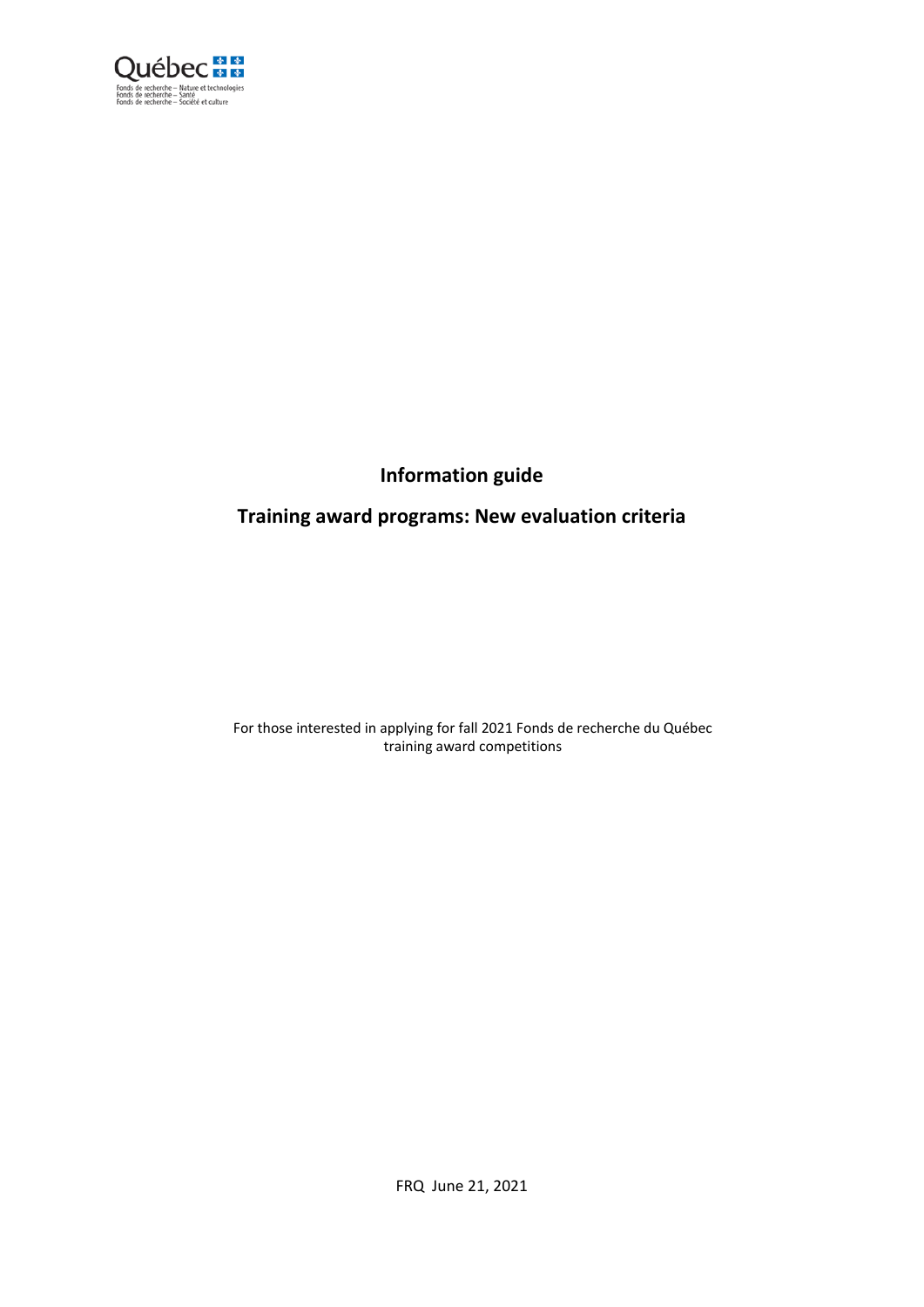### **Preamble**

Over the past few years, the Fonds de recherche du Québec (FRQ) have been engaged in a reflection on the notion of excellence at the core of their respective mandates and missions. In this respect and with the support of the intersectoral student committee of the FRQ, the three Fonds de recherche (Nature et technologies, Santé, Société et culture) jointly undertook to revise and harmonize the evaluation criteria of the training awards programs (master's, doctoral and postdoctoral) in spring 2020. The new criteria will come into effect with the fall 2021 competitions.

The approach aims to recognize the important role new researchers play in society and ensure the ways in which excellence is assessed help it better stand out in the paths and profiles of emerging investigators. Indeed, that particular aspect is part of the FRQ's equity, diversity and inclusion (EDI) commitment and in line with the new EDI strategy.

The FRQ are aware that these changes are significant to the communities they support and will require adjustments on your part as your draft your application, as well as on the part of the researchers who provide training and join review committees. The FRQ therefore plan to implement this culture shift gradually and in a flexible way. Following the fall 2021 competitions, the new criteria will be reviewed so the FRQ can make further adjustments in response to the needs of our communities. With that in mind, this guide aims to provide you with the right tools to draft your application and facilitate your understanding and interpretation of the newly added criteria.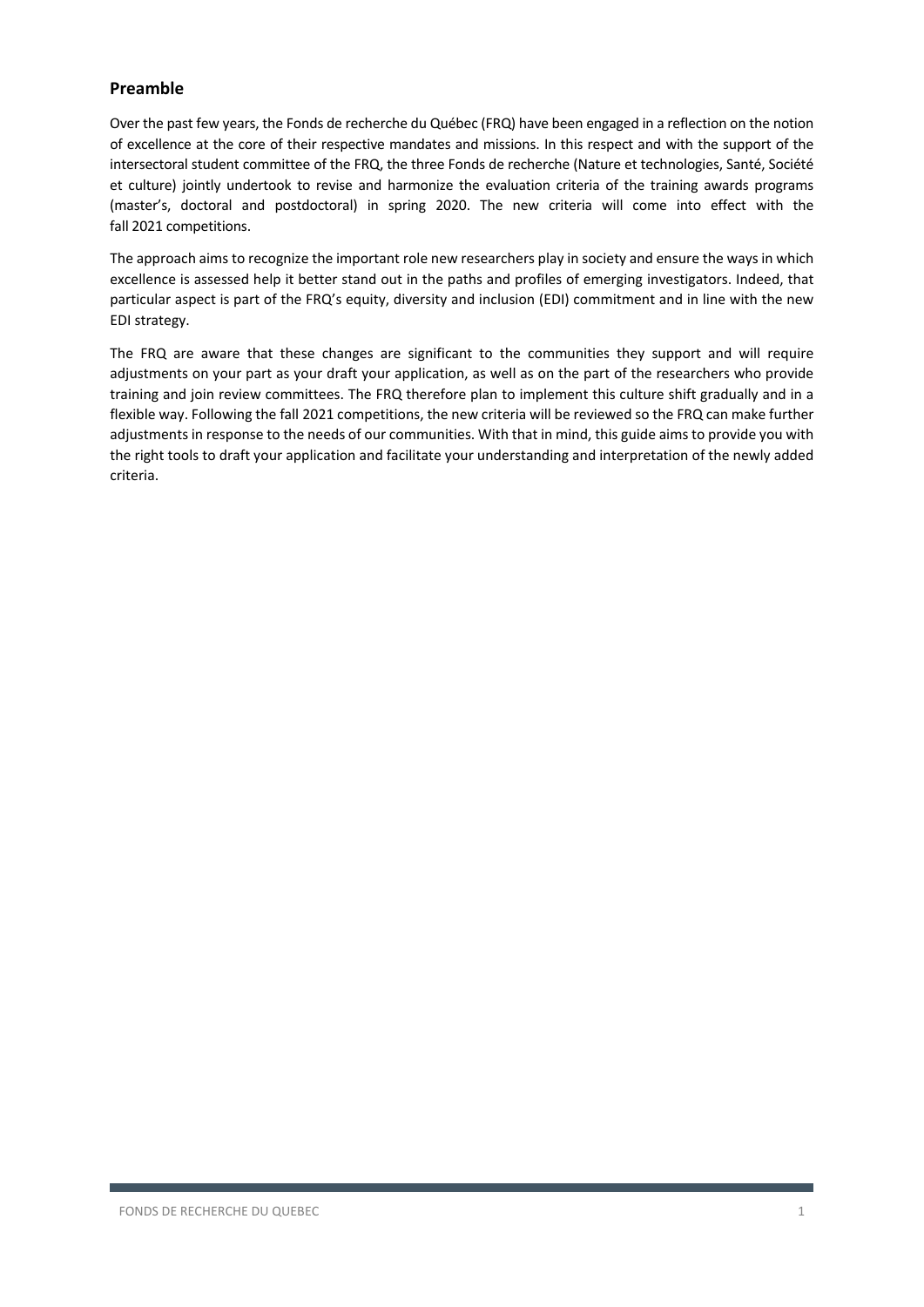### **Evaluation criteria**

The table below lists the harmonized evaluation criteria and sub-criteria, as well as their weighting based on training level.

The new sub-criteria (highlighted in yellow) are detailed and explained in the section entitled *Description of the new evaluation criteria* to help you better understand their meaning and scope, as well asthe FRQ's expectations.

| Academic record and background<br>$\blacksquare$ 1.                 | <b>Master's award</b>           | <b>Doctoral award</b>  | Postdoctoral<br>award  |
|---------------------------------------------------------------------|---------------------------------|------------------------|------------------------|
| <b>Evaluation criterion</b>                                         | Academic record<br>(university) | <b>Academic record</b> | <b>Research skills</b> |
| Weighting                                                           | 30                              | 30                     | 25                     |
| <b>Evaluation sub-criteria</b>                                      |                                 |                        |                        |
| Transcripts<br>a.                                                   |                                 |                        |                        |
| Honours (awards, distinctions, scholarships)<br>b.                  |                                 |                        |                        |
| Relevant experience and scientific achievements<br>c.               |                                 |                        |                        |
| Ability to present her/his background in an integrated manner<br>d. |                                 |                        |                        |

| 2. | <b>Research proposal</b>                                                       | Master's award                           | <b>Doctoral award</b>   | Postdoctoral<br>award |
|----|--------------------------------------------------------------------------------|------------------------------------------|-------------------------|-----------------------|
|    | <b>Evaluation criterion</b>                                                    | Interest and<br>potential in<br>research | <b>Research project</b> |                       |
|    | Weighting                                                                      | 50                                       | 45<br>35                |                       |
|    | <b>Evaluation sub-criteria</b>                                                 |                                          |                         |                       |
| a. | Relevant experience and scientific achievements                                |                                          |                         |                       |
| b. | Proposed research: originality, clarity, relevance, etc.                       |                                          |                         |                       |
| c. | Originality of the project and contribution to the<br>advancement of knowledge |                                          | $\lambda$               |                       |
| d. | Clarity and coherence of the research problem                                  |                                          |                         |                       |
| e. | Relevance of the methodology                                                   |                                          |                         |                       |
|    | Project feasibility and realism of the time frame                              |                                          |                         |                       |

| 3. Host environment                                                                          | Master's award          | <b>Doctoral award</b> | Postdoctoral<br>award |
|----------------------------------------------------------------------------------------------|-------------------------|-----------------------|-----------------------|
| <b>Evaluation criterion</b>                                                                  | <b>Host environment</b> |                       |                       |
| Weighting                                                                                    | 15                      |                       |                       |
| Justification and relevance of the chosen host environment<br>a.<br>to carry out the project |                         |                       |                       |
| Added value for career plan development<br>b.                                                |                         |                       |                       |

| 4. | <b>Social mobilization</b>                                                                                  | Master's award      | <b>Doctoral award</b> | Postdoctoral<br>award |
|----|-------------------------------------------------------------------------------------------------------------|---------------------|-----------------------|-----------------------|
|    | <b>Evaluation criterion</b>                                                                                 | Social mobilization |                       |                       |
|    | Weighting                                                                                                   | 20<br>20<br>15      |                       |                       |
|    | <b>Evaluation sub-criteria</b>                                                                              |                     |                       |                       |
| a. | Capacity to facilitate dialogue between science and society                                                 |                     |                       |                       |
| b. | Capacity for engagement                                                                                     |                     |                       |                       |
| C. | Consideration of United Nations Sustainable Development<br>Goals, including equity, diversity and inclusion |                     |                       |                       |

| 5. Presentation of the application | Master's award | <b>Doctoral award</b> | Postdoctoral<br>award |
|------------------------------------|----------------|-----------------------|-----------------------|
| Weighting                          |                |                       |                       |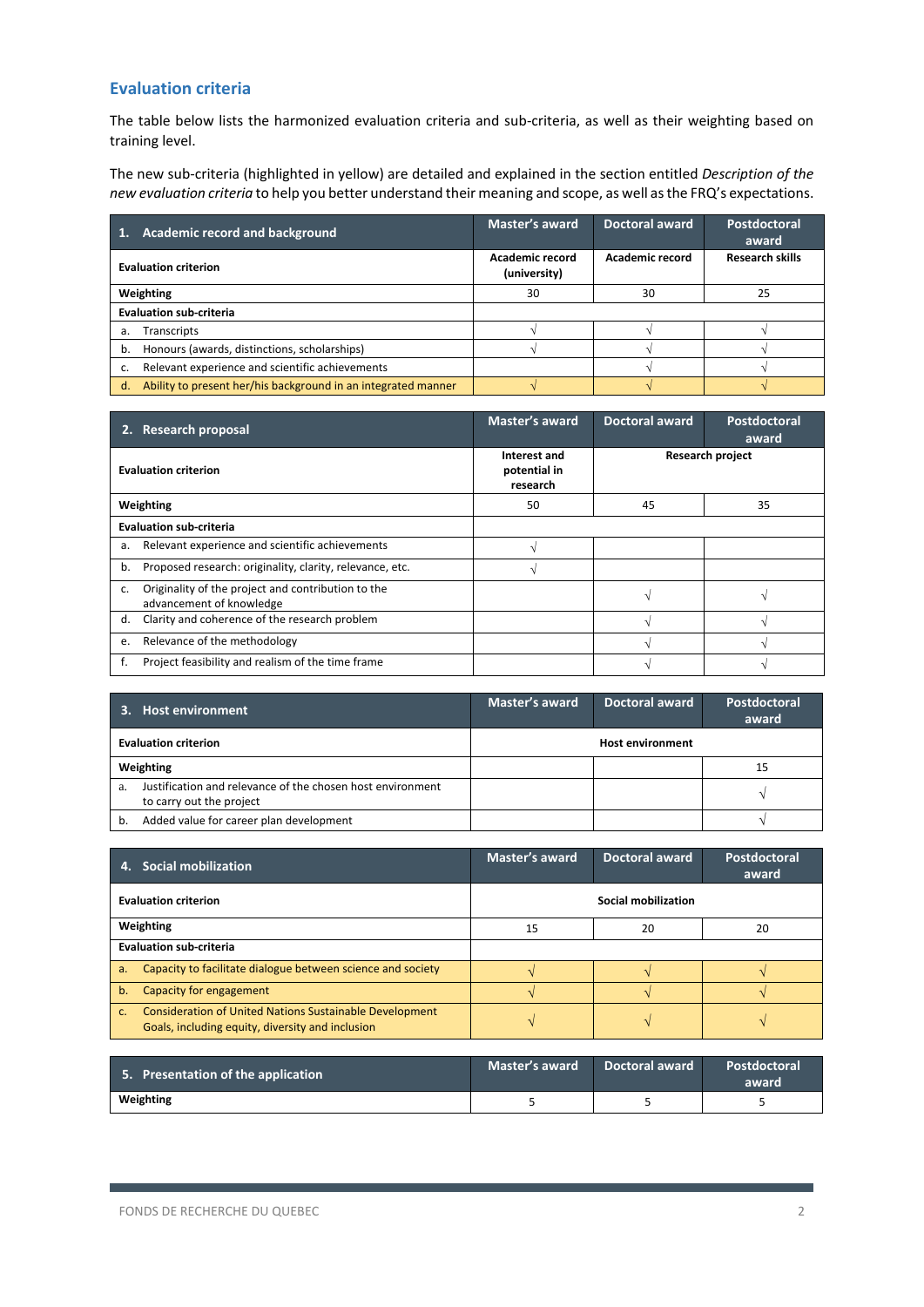### **Academic record and background**

#### **Sub-criterion d : Ability to present her/his background in an integrated manner**

Many roads can lead a researcher to a particular field. Some are more conventional, while others are atypical. This sub-criterion aims to highlight the links between your experiences, interests and academic background. We therefore invite you to describe your academic and professional paths and focus on the elements you want to emphasizes in your training award application.

Underscore your strengths and the circumstances, positive influences and opportunities that helped guide your training, consolidate your knowledge and strengthen the skills relevant to your career development. When necessary, demonstrate how the events that marked your academic, professional and personal paths enriched your intellectual experience. If necessary, explain the factors that motivated you to interrupt your studies. If you had to face particular obstacles, describe how you overcame them. Ultimately, the goal is to inform the members of the review committee and provide an overview of your path.

### **Social mobilization criterion**

Social mobilization is expressed through activities covered by one or other of the following sub-criteria or a combination of them. This criterion is assessed as a whole and therefore does not allocate a specific number of points to either sub-criterion.

### **Sub-criterion a : Capacity to facilitate dialogue between science and society**

Closer ties between the research sector and society and an ongoing dialogue are essential to develop a scientific culture and strengthen critical thinking. Dialogue is understood to be the exchange of ideas and knowledge and mutual influence between parties. Collaboration between research settings and those who use the knowledge (communities, businesses, governments, municipalities, community organizations, non-profit organizations, etc.) fosters knowledge sharing and accelerates innovation for the benefit of society. Through this sub-criterion, the FRQ strongly encourage the scientific community to provide significant visibility for the results of publicly-funded research.

Demonstrate your ability to spark a dialogue with society by describing earlier activities or those during the first year of funding (should you receive the award). Taking part in or helping to organize a scientific event for the general public, contributing to a science popularization activity for elementary or high school students, making a scientific contribution to a roundtable discussion and developing a community survey are all examples that highlight your ability to initiate or encourage dialogue.

### **Sub-criterion b : Capacity for engagement**

Engagement is considered to mean citizen participation and contributions to community life and the common welfare. Regardless of the form it takes (compensation, remuneration or not) or whether the issue is local, national or international, the approach should involve dedicating your thoughts, words and actions to a community cause. Engagement strengthens solidarity and mutual support by stimulating the sense of belonging to a community and is rooted in key values, including inclusion, respect, collaboration, excellence and reciprocity.

Highlight your engagement and describe the different levels of your participation. There are several ways to express your engagement through activities that are collective in scope. Demonstrate how your involvement enables you to gain leadership skills and fundamental knowledge and capacities you would not have acquired otherwise. Examples include your contribution to community projects, mobilization within a student or entrepreneurial association, participation in educational or sports activities in your region and support for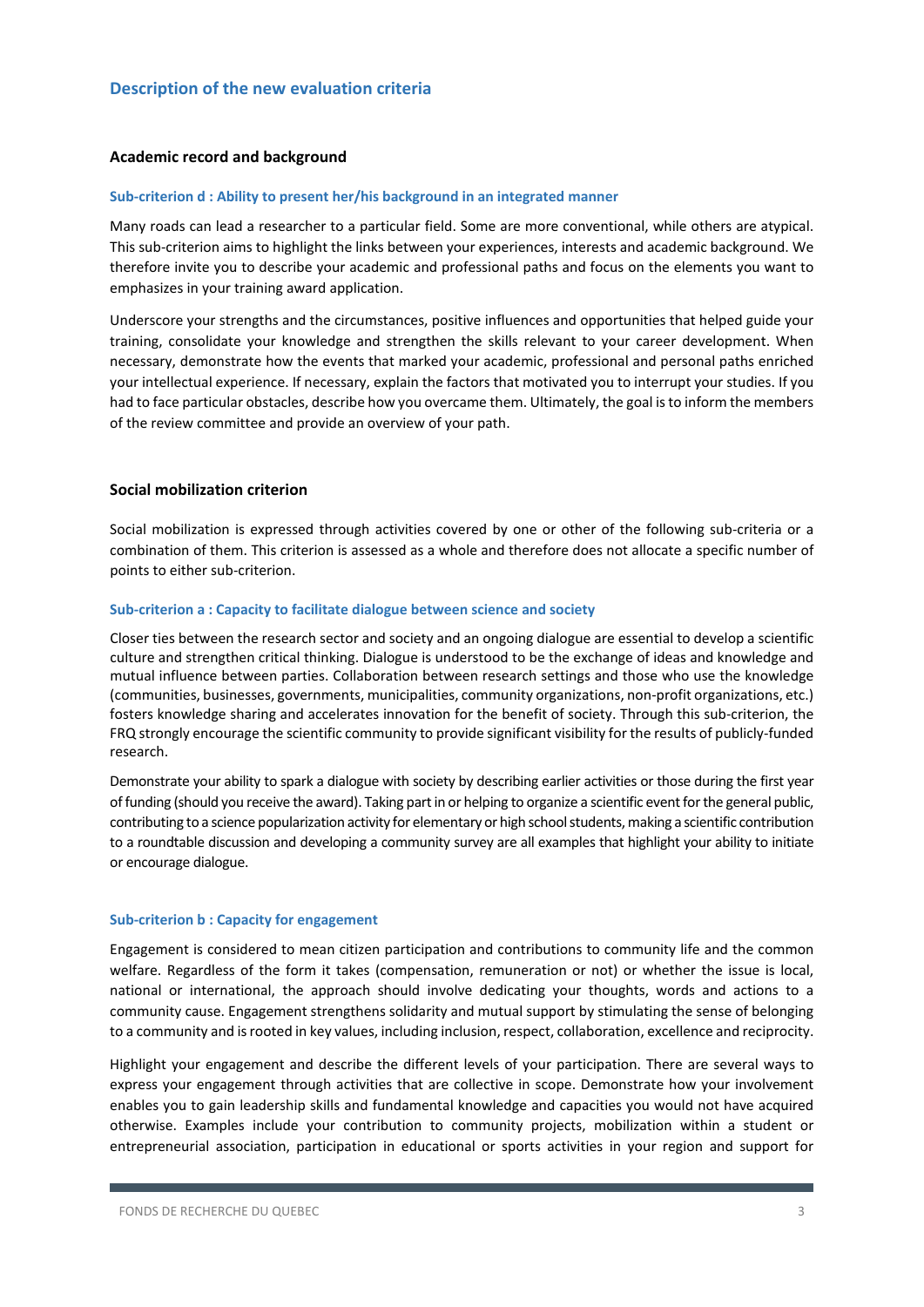vulnerable people here and abroad. If applicable, describe the engagement activities you carried out, are currently carrying out or intend to carry out in the first year of funding (should you receive the award).

## **Sub-criterion c : Consideration of United Nations Sustainable Development Goals, including equity, diversity and inclusion**

The integration of the United Nations Sustainable Development Goals (SDGs) is part of an approach to raise awareness of the role of science and the significance of the contribution new generations of researchers to achieve them. Through this sub-criterion, we invite you to familiarize yourself with the SDGs and consider them when drafting your application. If applicable, in each relevant section of the application form, document how your academic background, research activities, efforts to spark dialogue between science and society and social engagement contribute or could contribute to the attainment of the SDGs, including aspects related to equity, diversity and inclusion.

Through these steps, the applicant is invited to present a reflection on her/his contribution to the issues at stake in the SDGs in terms, for example, of environmental sustainability or gender equity. Note that the quality of the links between the SDGs, your past and current activities and those you intend to carry out during the funding period, including the potential benefits of your research, will be considered.

The FRQ acknowledge that not all research projects directly contribute to the SDGs or the specific indicators identified by governments. Research, and especially basic research, open fields of knowledge that may not necessarily lead to tangible applications. With that in mind, this sub-criterion should not be perceived as a restriction on your freedom or creativity. In the long term, the advancement of knowledge through basic research contributes to the development of means to meet the social challenges the SDGs seek to address.

It is important to remember that the training award application evaluation process does not pit research fields against each other. Rather, it aims to highlight the ways in which you are working to address social issues.

For more information on the consideration of the SDGs in your application, we invite you to consult the annex: *Considering the United Nations Sustainable Development Goals, including equity, diversity and inclusion*.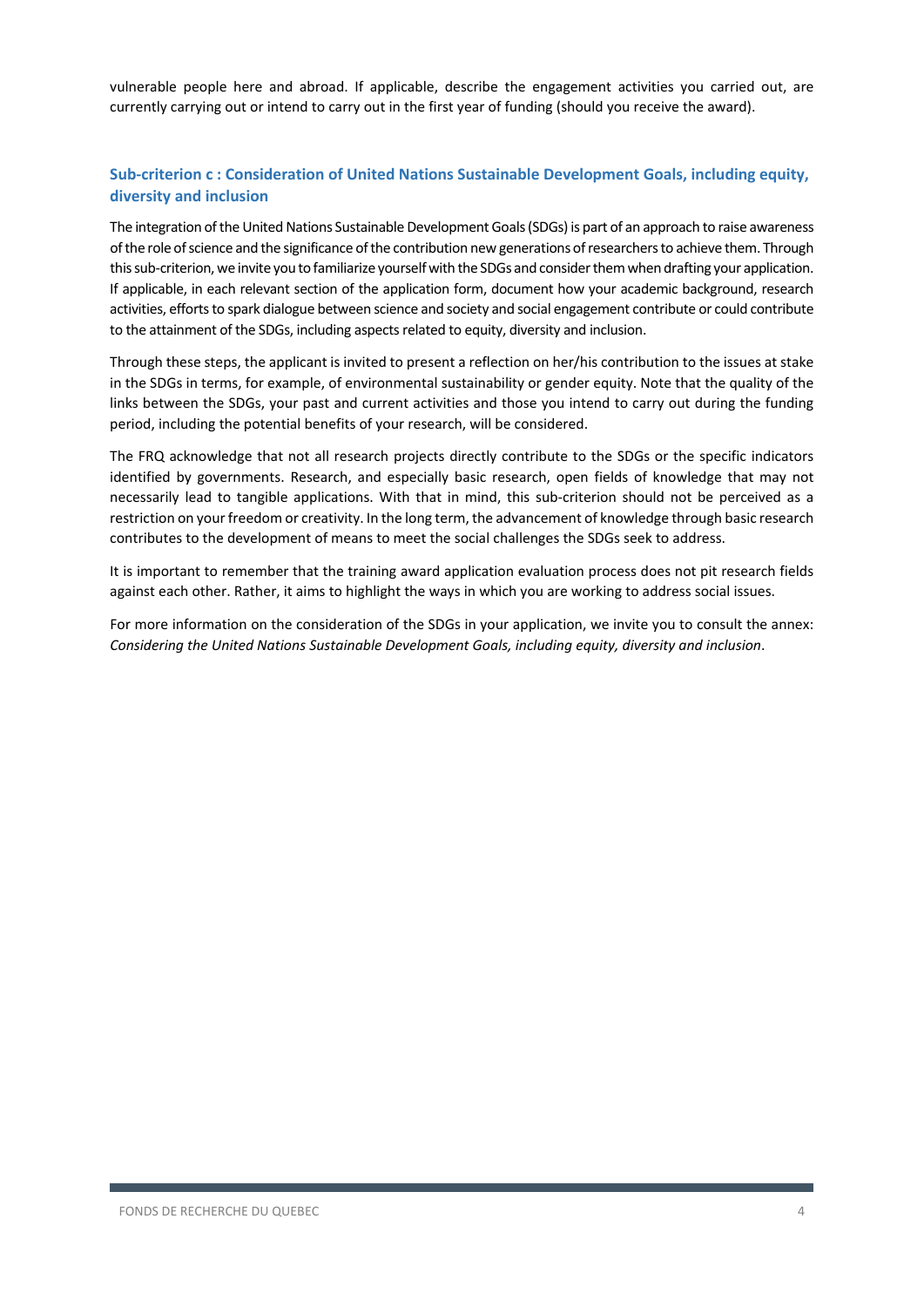## Annex

## **Considering the United Nations Sustainable Development Goals, including equity, diversity and inclusion**

## **Contextual elements**

On September 25, **2015**, in New York City, 193 countries including Canada adopted the 2030 [Agenda for](https://www.un.org/sustainabledevelopment/)  [Sustainable Development,](https://www.un.org/sustainabledevelopment/) which is centred on an ambitious set of **17 Sustainable Development Goals (SDGs) and 169 targets** to transform our world. The Sustainable Development Goals are a call for action by all countries—poor, rich and middle-income—to promote prosperity while protecting the planet. They are ambitious because they recognize that ending poverty must go hand-in-hand with strategies that build economic growth and address a range of social needs including education, health, social protection and job opportunities, while tackling climate change and environmental protection. At the heart of the 2030 agenda is the commitment to ensure no one is left behind, and the SDGs must therefore be achieved through an open, inclusive and participative process. Goal 17 to revitalize the global partnership for sustainable development contributes to the process by encouraging and promoting partnerships and cooperation between stakeholders.

## **The role of science in the attainment of the SDGs**

The attainment of the SDGs depends on us all, and the scientific community is called on to take action to achieve these ambitious goals.

The contribution of the scientific community to the attainment of the SDGs can take different forms (see Sachs et coll., **Nature Sustainability** | VOL 2 | SEPTEMBER 2019 | 805–814 [\(link\)](https://www.nature.com/articles/s41893-019-0352-9.epdf?author_access_token=PYxHIfTzicPDZ1f8Mpi4ddRgN0jAjWel9jnR3ZoTv0OUvCcY5pZ8AaTx0MkoopkKOS7OzdwrSBL-nqy90SNoGgHmldD2otpknRagcTqK2IJMLpfAw86QRMHl3QEjytXGWz5FGotx9W9u1jWK0QbJVw%3D%3D):

- Advancing knowledge on themes and issues in connection with the SDGs;
- Relying on its expertise to develop tools to model the changes required to attain the goals, including estimates of the financial and economic costs and cost of inaction;
- Enhancing the collection, analysis and dissemination of data on progress;
- Ensuring stakeholders are involved, aligned and collaborating to operationalize the SDGs.

Entitled *[The Future is Now: Science for Achieving Sustainable Development](https://sustainabledevelopment.un.org/gsdr2019)*, the 2019 Global Sustainable Development Report by the Independent Group of Scientists appointed by the United Nations Secretary-General illustrates the contributions science has made.

## **The Fonds de recherche du Québec**

The FRQ seek to mobilize the research community to make a more significant contribution to this ambitious project, which reaches far beyond environmental issues. Institutions of higher education are alread[y involved in](https://www.univcan.ca/sustainable-development-goals/)  [the attainment of the SDGs](https://www.univcan.ca/sustainable-development-goals/) at different levels, through their teaching, research, management and social contributions.

The proposed approach aims to raise awareness of the role of science and new generations of scientific experts in the attainment of the issues raised by the SDGs, including equity, diversity and inclusion (EDI). To do so, the FRQ invites training award applicants to become familiar with the SDGs, consider their application through the lens of these goals and document, in each relevant section of the application, how their academic background, research activities and efforts to initiate a dialogue between science and society and social engagement contribute or could contribute to the attainment of the SDGs, including EDI. Through this approach, applicants should reflect on their contributions to the social issues related to the SDGs (e.g. environmental sustainability, gender equity, etc.). This sub-criterion is new, and its assessment considers the quality of the links between the SDGs, the applicant's achievements and the activities planned during the award period. Where relevant, this reflection on the SDGs could also lead applicants to enhance their approach to either contribute to an SDG or avoid frustrating the efforts invested in an SDG, since the goals are all closely interrelated. Finally, all SDGs are of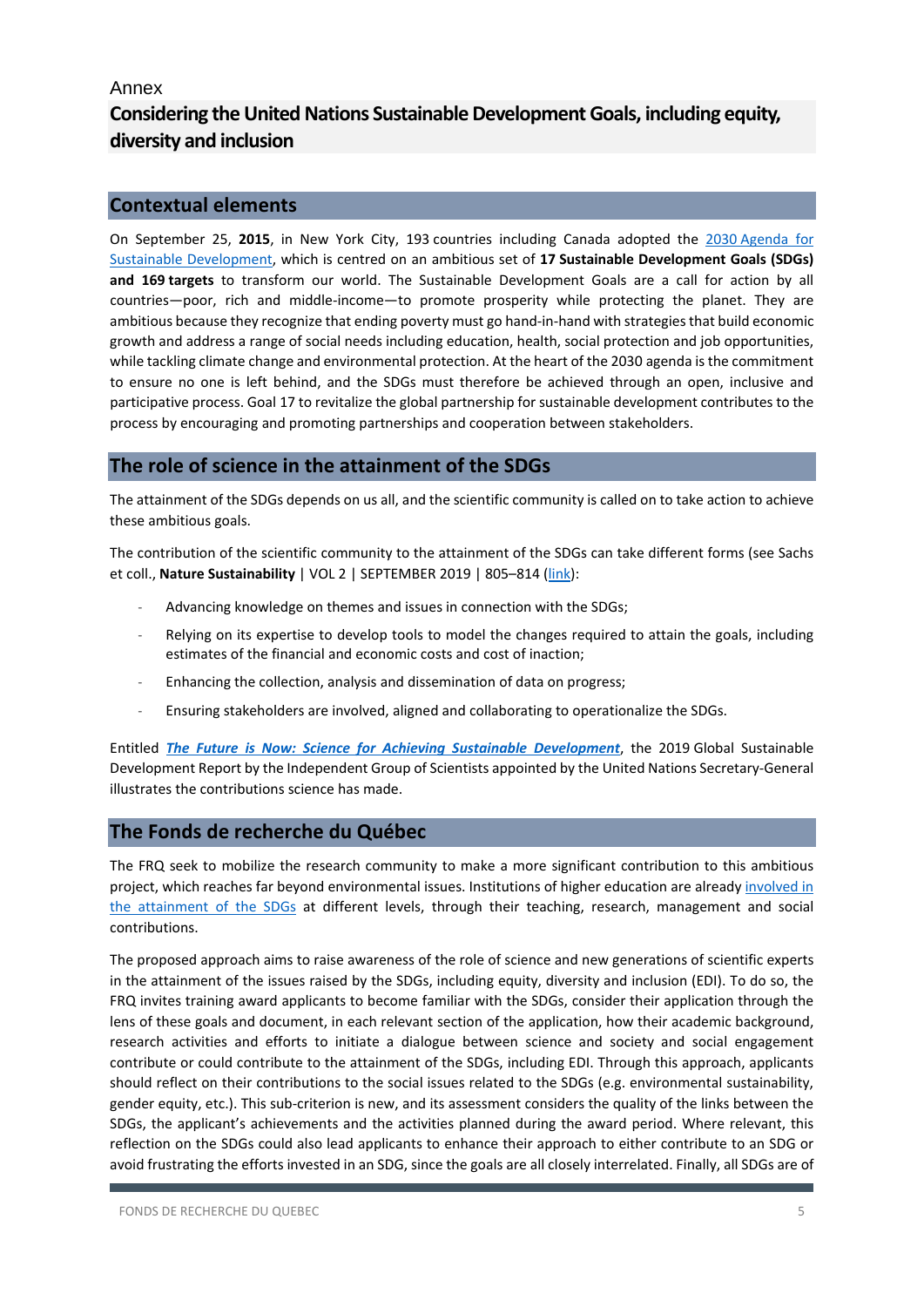equal importance to the FRQ. Applicants should note that the competitions are discipline-specific, so different research areas do not compete with each other.

The approach put forward by the FRQ does not impede the applicants' freedom or creativity as they carry out their projects. The FRQ are aware that not all research projects directly tackle the issues the SDGs aim to address or the specific indicators identified by governments. Research, and especially basic research, open fields of knowledge whose tangible applications are not necessarily known at this time. The approach is therefore not limited to the proposed research, and the consideration of SDGs may relate to social engagement, dialogue between science and an individual's training path.

## **Step 1: Become familiar with the SDGs**

The website of the [United Nations Sustainable Development Goals](https://www.un.org/sustainabledevelopment/) details the goals and their context and provides information to grasp their scope.



Each SDG includes the following elements:

- Logo and slogan
- Description of the goal
- Operational targets
- Targets and means to attain the goal

**Equity, diversity and inclusion (EDI):** Goal 5 and Goal 10 specifically contribute to promoting EDI.

**Culture and sustainable development**. Goal 11: Make cities inclusive, safe, resilient and sustainable attaches importance to culture in the attainment of the SDGs, as presented in the *[Culture: Urban Future Global Report on](https://en.unesco.org/creativity/publication/culture-urban-future)  [Culture for Sustainable Urban Development](https://en.unesco.org/creativity/publication/culture-urban-future)* released by UNESCO. Still, the FRQ will consider the expanded scope of Goal 11 by integrating intangible heritage, as defined in the *[Convention for the Safeguarding of the Intangible](https://ich.unesco.org/en/convention)  [Cultural Heritage](https://ich.unesco.org/en/convention)*.

**Basic research**. The FRQ recognize that the advancement of knowledge through basic research helps address the social issues championed by the SDGs and will therefore consider the goals' broader scope.

**Interdependence between goals.** The SDGs are interdependent and closely related and must therefore be addressed through an integrated approach. For example, the attainment of Goal 2: Zero hunger goes hand in hand with Goal 12 to ensure sustainable consumption and production patterns, Goal 15 to halt biodiversity loss and Goal 10 to reduce inequality within and among countries. This global vision is essential to attain a goal without hindering another.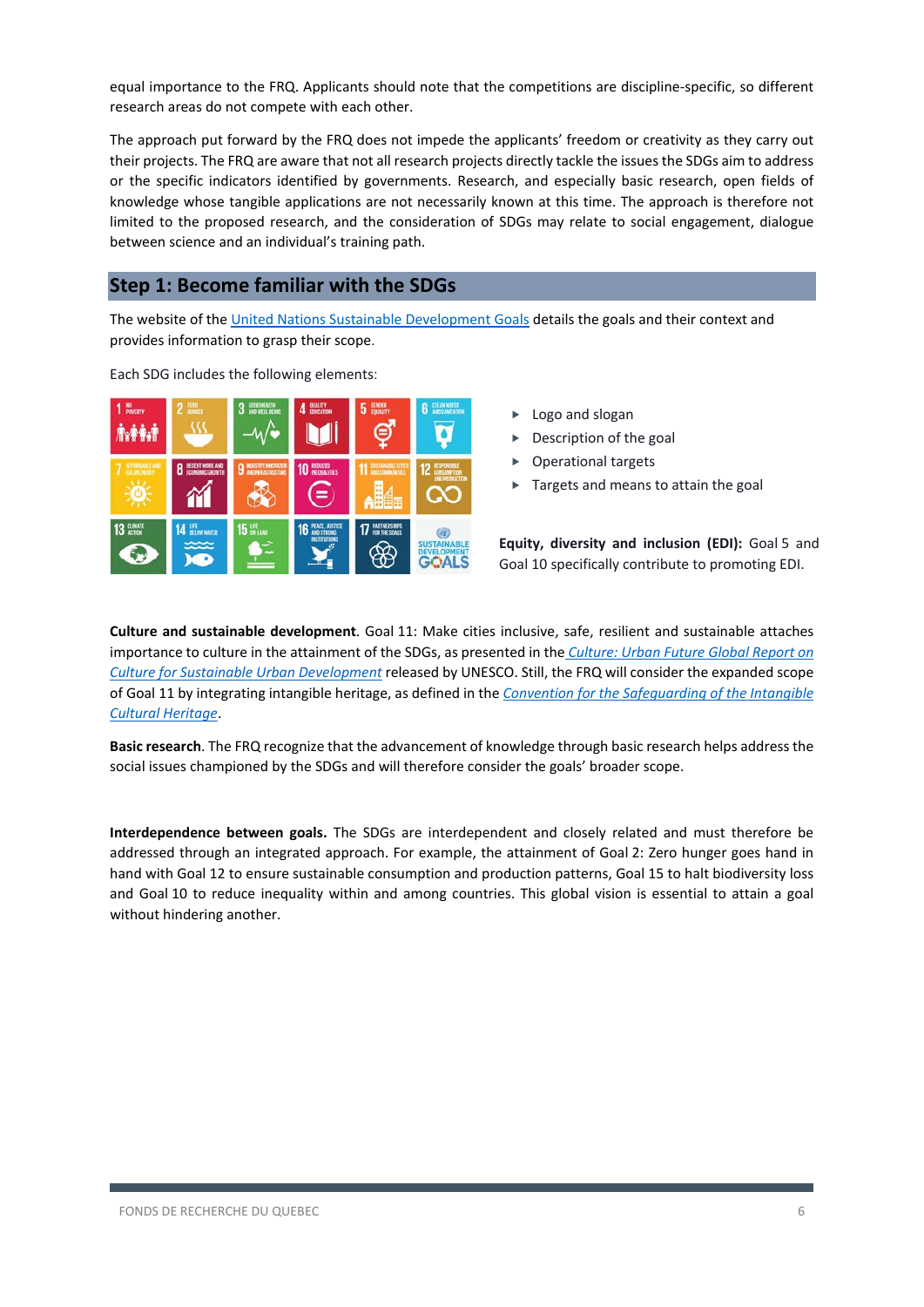

Source: International Council for Science, *A Guide to SDG Interactions: From Science to Implementation* [\(12.05.2017\)](https://council.science/publications/a-guide-to-sdg-interactions-from-science-to-implementation/)

## **Step 2: Consider the SDGs in your training award application**

The SDGs, including aspects related to EDI, may be considered through any of these means:

- **Training**
- Proposed research
- Science/society dialogue
- Social engagement

This section outlines examples of links with SDGs.

### **Integrated training path**

Through the content studied or skills acquired to tackle issues, your **academic background** may have provided you with tools to address a topic connected to the SDGs in your research or as part of your social engagement. In a few words, describe how your training could help address the issues at stake in the SDGs. Refer to your training that led to a degree, electives, participation in summer schools or continuing education or planned training during the award period.

### **Proposed research**

Your potential interest in research (master's) or your research project (doctorate or postdoctorate) can contribute to the **development of knowledge and expertise** related to SDGs. In a few words, describe how your research could help address the issues at stake in the SDGs. You may also want to detail how your research (topic or methodology) could be expanded to either contribute to an SDG or avoid frustrating efforts to achieve an SDG.

Certain types of research are clearly linked to the SDGs, while more disciplinary and basic research may contribute to the goals in the longer term. For example, your research may focus on:

- ▶ Disadvantaged seniors (SDG 1: No poverty)
- ▶ Malnutrition and child development (SDG 2: Zero hunger and SDG 3: Good health and well-being)
- Access to health care and services (SDG 3: Good health and well-being)
- ► Health impacts of pollution (SDG 3: Good health and well-being)
- ▶ Biological determinants of mental issues (SDG 3: Good health and well-being)
- Virus sequencing (SDG 3: Good health and well-being)
- ► Engineering functional replacements for heart valves (SDG 3: Good health and well-being, SDG 9: Industry, innovation and infrastructure)
- Quality education in emergency conditions (SDG 4: Quality education)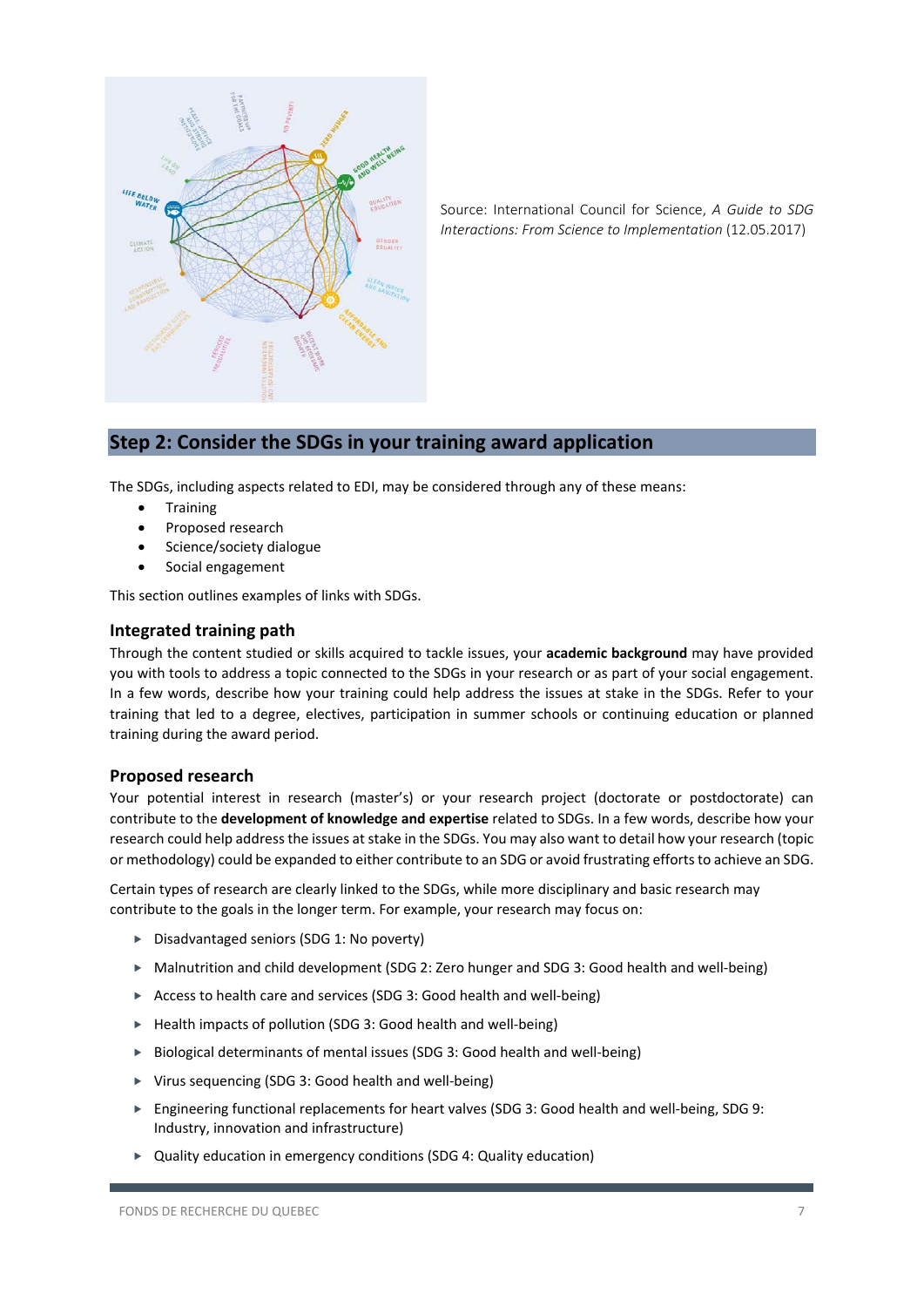- Theoretical basis of critical pedagogy (SDG 4: Quality education)
- ▶ Young women in STEM programs (SDG 5: Gender equality and SDG 4: Quality education)
- Gender empowerment for Indigenous women (SDG 5: Gender equality)
- ▶ Bioavailability of minerals (SDG 6: Clean water and sanitation)
- ► Scientific tourism (SDG 8: Decent work and economic growth and SDG 9: Industry, innovation and infrastructure)
- ► Big data and social innovation (SDG 9: Industry, innovation and infrastructure and SDG based on topic)
- ▶ Employability of immigrants (SDG 8: Decent work and economic growth)
- Efficient and sustainable e-commerce (SDG 9: Industry, innovation and infrastructure)
- ▶ Modelling for smart buildings (SDG 9: Industry, innovation and infrastructure)
- ► Legal aspects of creation and innovation (SDG 9: Industry, innovation and infrastructure)
- ▶ Development of polymer-based materials (SDG 9: Industry, innovation and infrastructure)
- Development of an aseismic calculation method (SDG 9: Industry, innovation and infrastructure)
- ▶ Resilience of the electrical grid (SDG 9: Industry, innovation and infrastructure)
- ▶ Cybersecurity (SDG 9: Industry, innovation and infrastructure)
- ▶ Closed-loop supply chains (SDG 9: Industry, innovation and infrastructure and SDG 11: Sustainable cities and communities)
- Universal accessibility (SDG 10: Reduced inequalities and SDG 11: Sustainable cities and communities)
- Marginalization in a post-pandemic context (SDG 10: Reduced inequalities)
- ► Telerehabilitation (SDG 10: Reduced inequalities, SDG 3: Good health and well-being and SDG 9: Industry, innovation and infrastructure)
- ▶ Patients suffering from chronic pain (SDG 10: Reduced inequalities and SDG 3: Good health and wellbeing)
- $\triangleright$  World cultural and scientific heritage (SDG 11: Sustainable cities and communities)
- Affordable housing and mental health (SDG 11: Sustainable cities and communities and SDG 3: Good health and well-being)
- $\triangleright$  Multimodal and transdisciplinary device to foster access to contemporary art by young audiences (SDG 11: Sustainable cities and communities)
- ► Literary life in Québec: (SDG 11: Sustainable cities and communities)
- ▶ Dynamics of secularism and religions (SDG 11: Sustainable cities and communities and SDG 16: Peace, justice and strong institutions)
- ► Reduction of single-use plastic and ocean pollution (SDG 12: Responsible consumption and production and SDG 14: Life below water)
- $\triangleright$  Energy efficiency (SDG 12: Responsible consumption and production)
- ▶ Development of an amendment to improve soil fertility and sequester carbon (SDG 13: Climate action)
- ► Climate change and urban transformation (SDG 13: Climate action and SDG 11: Sustainable cities and communities)
- ► Ecosystem integrity measurement (SDG 13: Climate action)
- Water quality in aquaculture (SDG 14: Life below water)
- Sustainable development of Greenland halibut (SDG 14: Life below water)
- ▶ Mountain system study (SDG 15: Life on land)
- ▶ Sustainable forest management (SDG 15: Life on land)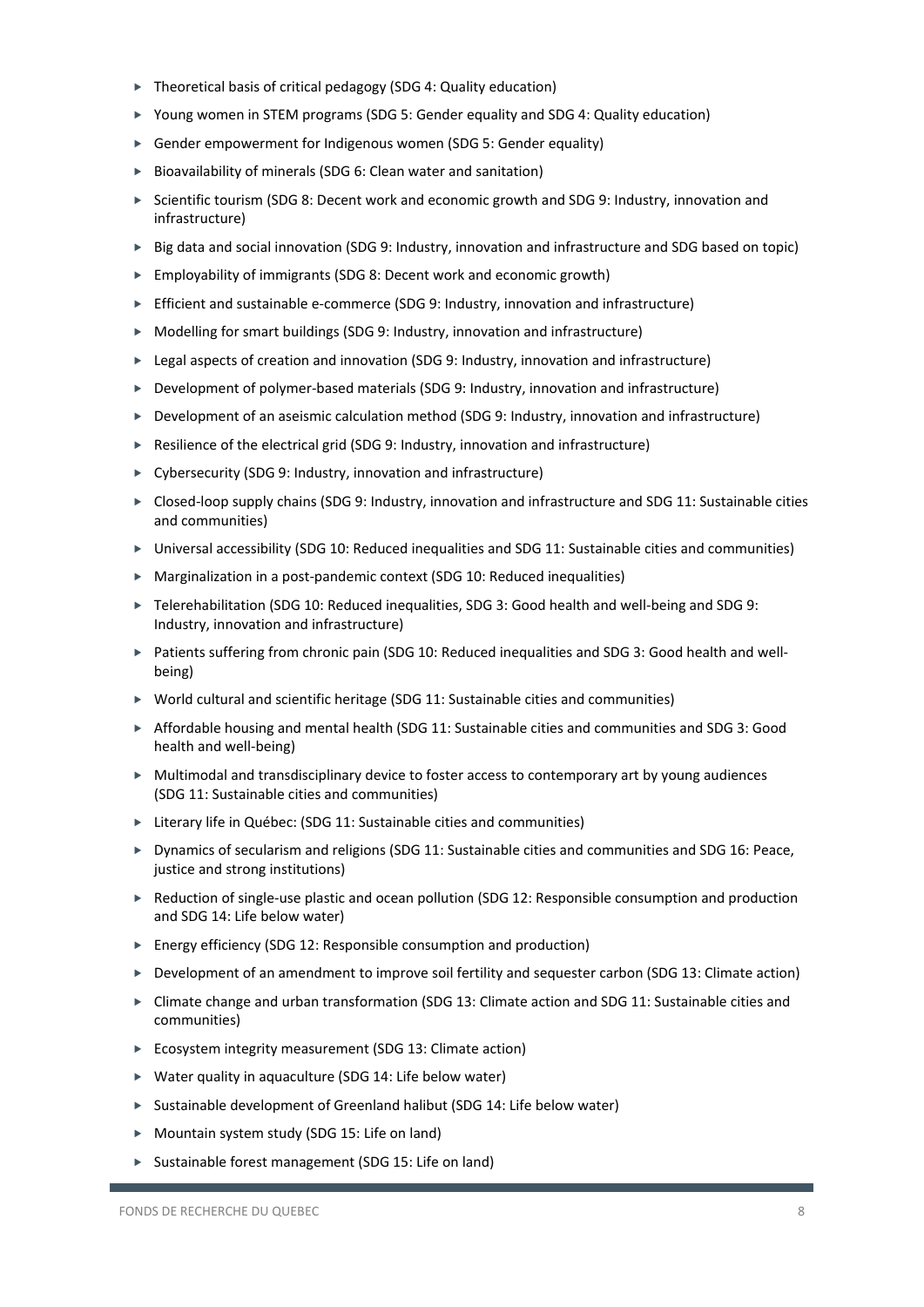- ▶ Biodiversity (SDG 15: Life on land)
- ► Ethics of governance (SDG 16: Peace, justice and strong institutions)
- Rule of national and international law (SDG 16: Peace, justice and strong institutions)
- ▶ International cooperation (SDG 17: Partnerships for the Goals)

Even if it does not aim to generate SDG-related knowledge, the proposed research may still **help tackle issues addressed by the SDGs** when selecting participants or analyses or planning and conducting field studies. For example:

- you study urban mobility and include analyses that consider gender-based travel habits (SDG 5: Gender equality);
- you conduct a review of biodiversity literature and cover perspectives beyond North America and Europe (SDG 10: Reduced inequalities);
- $\triangleright$  you develop a plan to minimize the environmental or social impacts of your project (SDG based on topic);
- your research includes the participation of patient partners or Indigenous communities (SDG 16: Peace, justice and strong institutions and SDG 17: Partnerships for the Goals); or
- ▶ your SDG-related research is conducted in partnership with a developing nation (SDG 17: Partnerships for the Goals).

### **Activities to initiate a dialogue between science and society**

The FRQ encourage the members of the scientific community to communicate their research, findings, approaches and methods to the public. This democratization of knowledge is reflected in the SDGs. For example, Goal 4 Quality education affirms that access to higher education is key to tackling SDG-related issues. In addition, one of the targets of Goal 16: Peace, justice and strong institutions is to ensure public access to information. For example:

- you consulted the community targeted by your research and accounted for experiential knowledge when developing your project (SDG 10: Reduced inequalities);
- ▶ you share your research findings with a diverse audience (SDG 10: Reduced inequalities);
- you present your research results outside your academic circles (e.g. in a school, library, magazine, newspaper, etc.);
- $\triangleright$  vou are the editor of a scientific journal:
- you present your results in plain language to patient groups;
- $\triangleright$  you create video content for the general public;
- you judge elementary-level science competitions; or
- ▶ you are a counsellor at a science camp.

### **Social engagement**

Your past or current social engagement\* can help tackle SDG-related issues. For example:

- $\triangleright$  you are involved in the academic community (by contributing to a student newspaper, representing new students on university committees, joining the green committee, etc.) (SDG 17: Partnerships for the Goals);
- ▶ you are part of a group or committee to foster equity, diversity and inclusion (SDG 10: Reduced inequalities and SDG 5: Gender equality);
- $\triangleright$  you create podcasts to encourage healthy living (SDG 3: Good health and well-being);
- ▶ you are on the parents' committee of a school or daycare centre (SDG 4: Quality education);